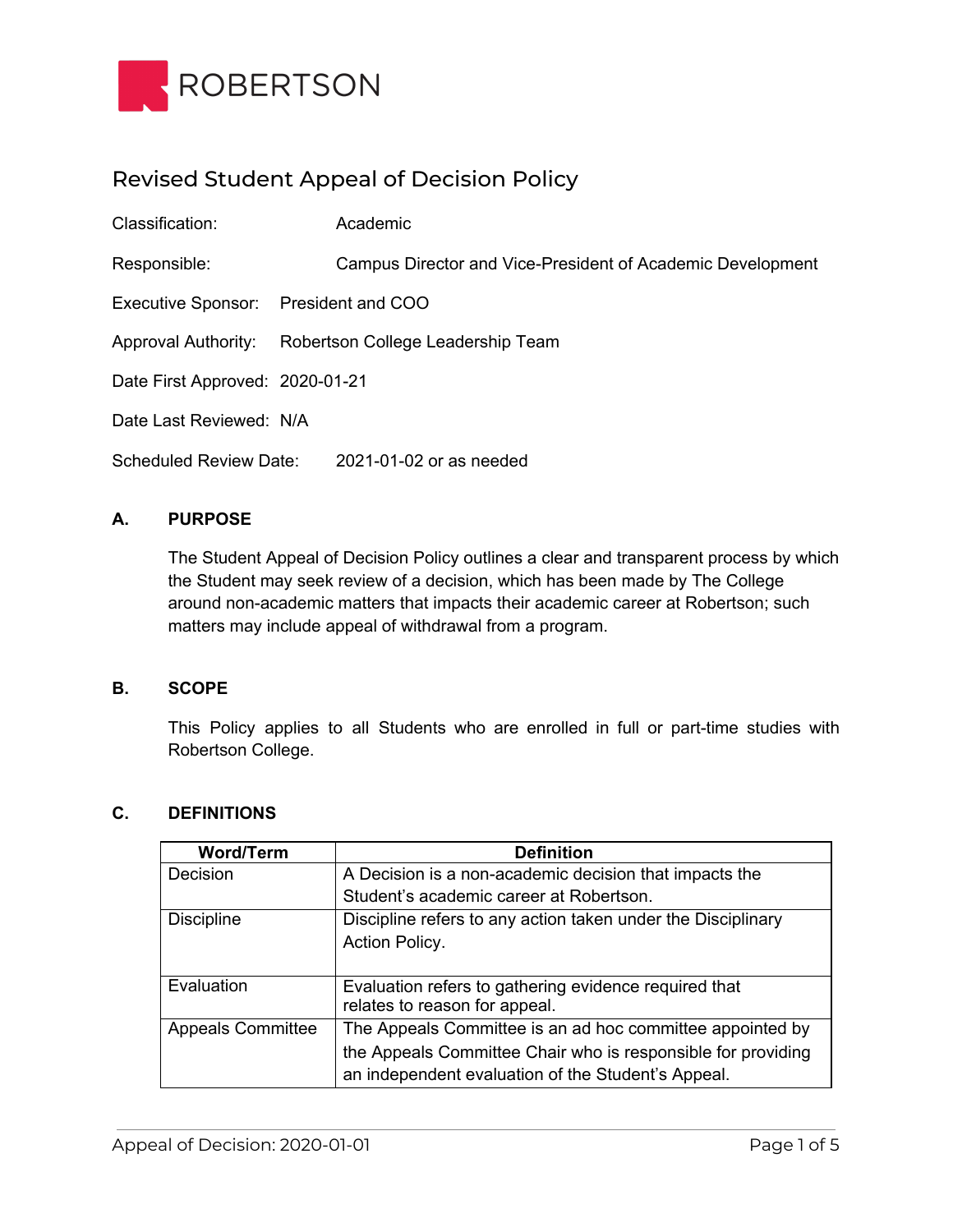

| <b>Appeals Committee</b><br>Chair | The Appeals Committee Chair is the College's designate who<br>oversees and manages the Appeals process. This position has<br>been assigned to the Vice-President of Academic Development<br>at Robertson College. |
|-----------------------------------|-------------------------------------------------------------------------------------------------------------------------------------------------------------------------------------------------------------------|
| Respondent                        | The Respondent is the individual who has made the decision,<br>which the Student is appealing.                                                                                                                    |
| Evidence                          | Evidence could include student/staff correspondence,                                                                                                                                                              |
|                                   | exemplars of student work, SIS notes and information or other<br>applicable documents/resources related to the appeal.                                                                                            |
| <b>Student</b>                    | A Student is an individual who has applied for admission and is                                                                                                                                                   |
|                                   | currently enrolled, or has previously been a student at                                                                                                                                                           |
|                                   | Robertson College.                                                                                                                                                                                                |
| <b>Student File</b>               | The Student File contains information about a student including<br>demographic information, grades, documentation of appeals<br>processes, and other information relevant to the Student's<br>academic career     |

## **D. POLICY**

Robertson College operates with a clear and transparent process for handling non-academic appeals.

## **1. Scope**

- 1.1 Students have right to appeal decisions that affect their academic career at Robertson College. Students have the right to appeal;
	- a. withdraw from program
	- b. disciplinary action
	- c. any other matter that affects the Student's academic career that is unrelated to an academic appeal

## **2. Appeals Process**

- 2.1. Appeals are handled through two levels, which are designed to render decisions. Students have the opportunity to elevate their appeal process from the first to the second level in the event that they are not satisfied with the initial decision. The two levels of the Appeals Process are;
	- a. Informal Resolution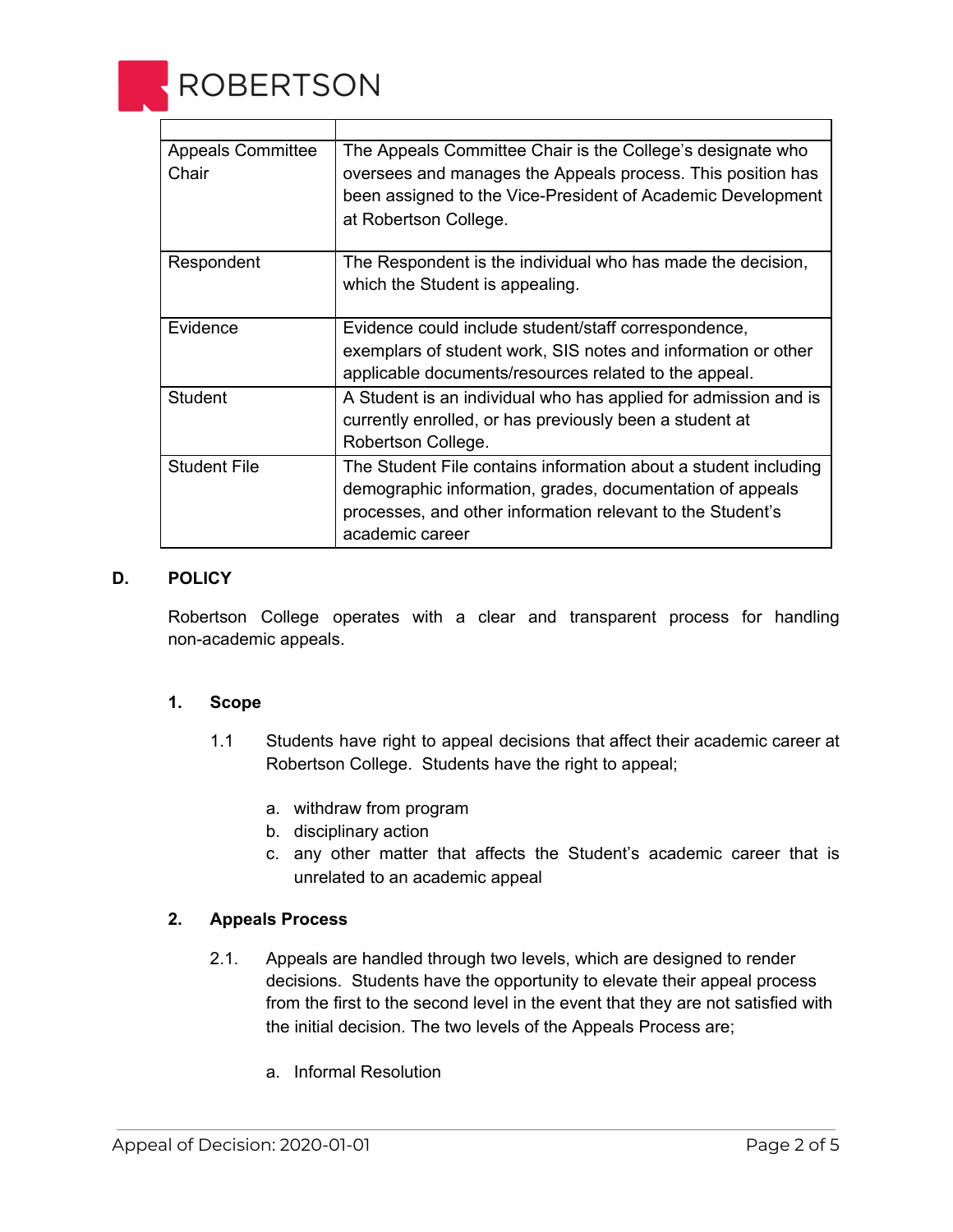

b. Formal Appeal

## **2. Program Attendance**

- 2.1 The Student has the right to continue to attend classes while waiting for decision except in the cases of;
	- a. reasonable belief that the presence of the Student would endanger or threaten members of the College Community
	- b. reasonable belief that the presence of the Student would be disruptive to teaching and learning, and/or
	- c. where the Student has already been withdrawn from their program of study.

## **3. Appeals Committee**

- 3.1 The Appeals Committee Chair will appoint an Appeals Committee, which will include two Instructors and two staff members across all four campuses. The Appeals Committee will handle Formal Appeals for all campuses.
- 3.2 During a Formal Appeal, the Appeals Committee will review the Evidence and come to a decision.
- 3.3 The majority of the Appeals Committee members are required to be in agreement around the decision. The Appeals Committee Chair is a non-voting member, unless they are required to break a tie between Appeals Committee Members.
- 3.4 The Appeals Committee must complete the review process within 10 working days of assignment and provide a written decision to the student within 20 working days of notification of appeal.
- 3.5 One the decision has been made, the Appeals Committee Chair will provide a written report including findings and recommendations to the Campus Director and Student for inclusion in the student's file.

## **4. Confidentiality**

4.1 All information relating to the incident will be confidential to all parties and disclosed only as required for investigation, disposition, or as required by law.

## **5. Fairness and Objectivity**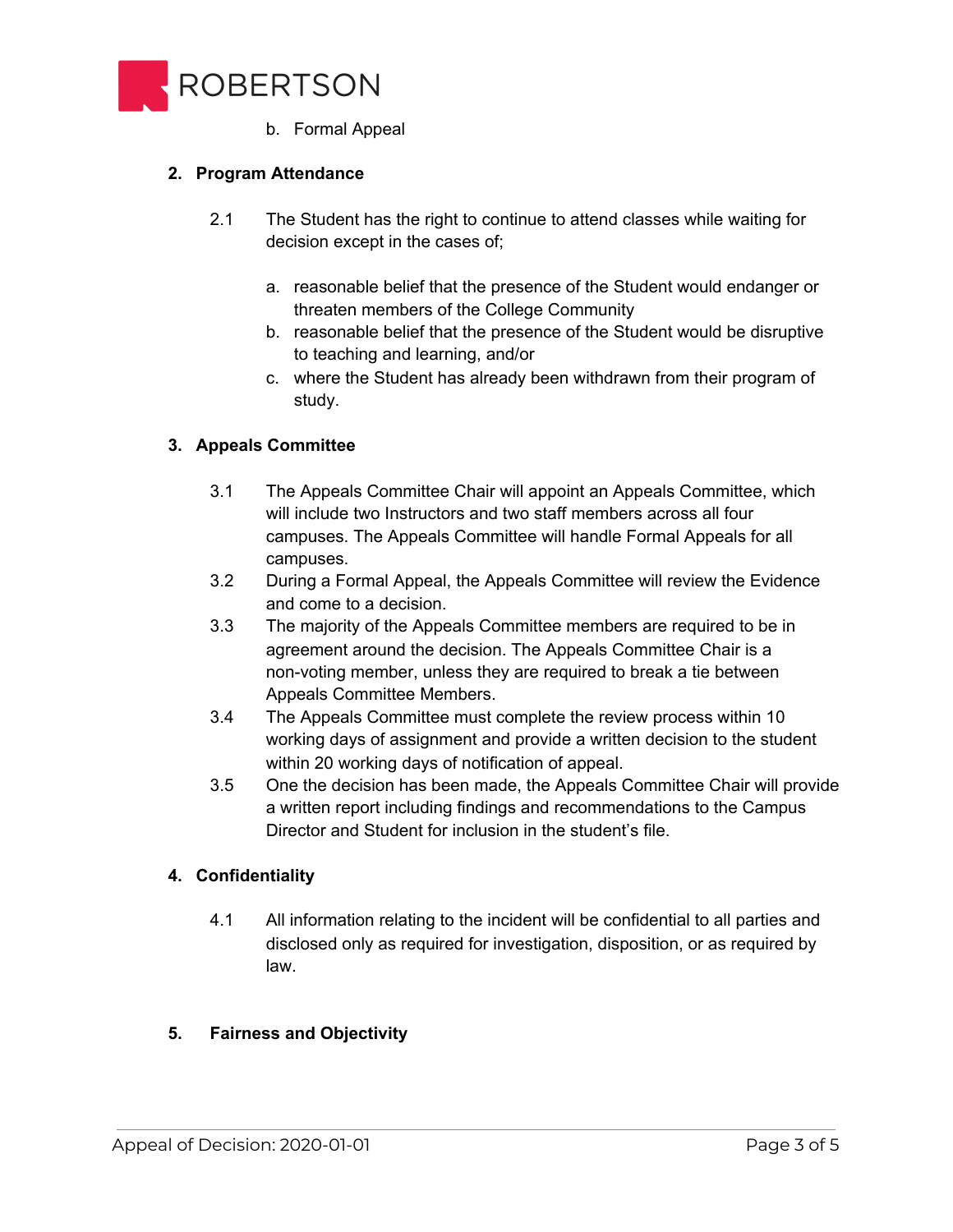

- 5.1 It is important to recognize that Robertson College staff take the Appeals process and their responsibilities seriously and strive for fairness and objectivity.
- 5.2 Evidence and related documentation will be used where possible.
- 5.3 Any member of the College Community can exercise their legal rights to purse justice, including filing a complaint with the Manitoba Human Rights Commission.

## **E. RELATED LEGISLATION**

None

## **F. PROCEDURE**

#### **Informal Resolution**

| <b>Action</b>                                                                                                                                                                                                                                                                                                                                        | <b>Responsibility</b>                                                                |
|------------------------------------------------------------------------------------------------------------------------------------------------------------------------------------------------------------------------------------------------------------------------------------------------------------------------------------------------------|--------------------------------------------------------------------------------------|
| 1. Notification of appeal                                                                                                                                                                                                                                                                                                                            | <b>Student</b>                                                                       |
| Students who do not agree with a non-academic, academic,<br>disciplinary, or other decision made by Robertson College<br>should notify the individual (course Instructor for Academic<br>disputes, Program Coordinator for disciplinary disputes, and<br>Campus Director for all other disputes) within 5 working days of<br>receiving the decision. |                                                                                      |
| 2. Informal Resolution                                                                                                                                                                                                                                                                                                                               | Student.<br><b>Respondent and</b><br>Coordinator,<br><b>Director as</b><br>necessary |
| Attempts should be made to resolve the dispute informally<br>through discussion between the parties involved.                                                                                                                                                                                                                                        |                                                                                      |

#### **Formal Appeal**

| <b>Action</b>                                                  | <b>Responsibility</b> |
|----------------------------------------------------------------|-----------------------|
| 1. Submission of Appeal of Decision Form                       | <b>Student</b>        |
| Students who are not satisfied with the decision made during   |                       |
| Informal Resolution can initiate a Formal Appeal by completing |                       |
| a Student Appeal of Decision Form. The Student must            |                       |
| complete and submit the form within 10 working days of the     |                       |
| disputed decision, or from the date of an unsuccessful attempt |                       |
| at an Informal Resolution, to the Campus Director.             |                       |
| *This timeline can be extended by mutual agreement of          |                       |
| Student and the Appeals Committee Chair.                       |                       |
| 2. Submission of Related Documentation                         | <b>Student and</b>    |